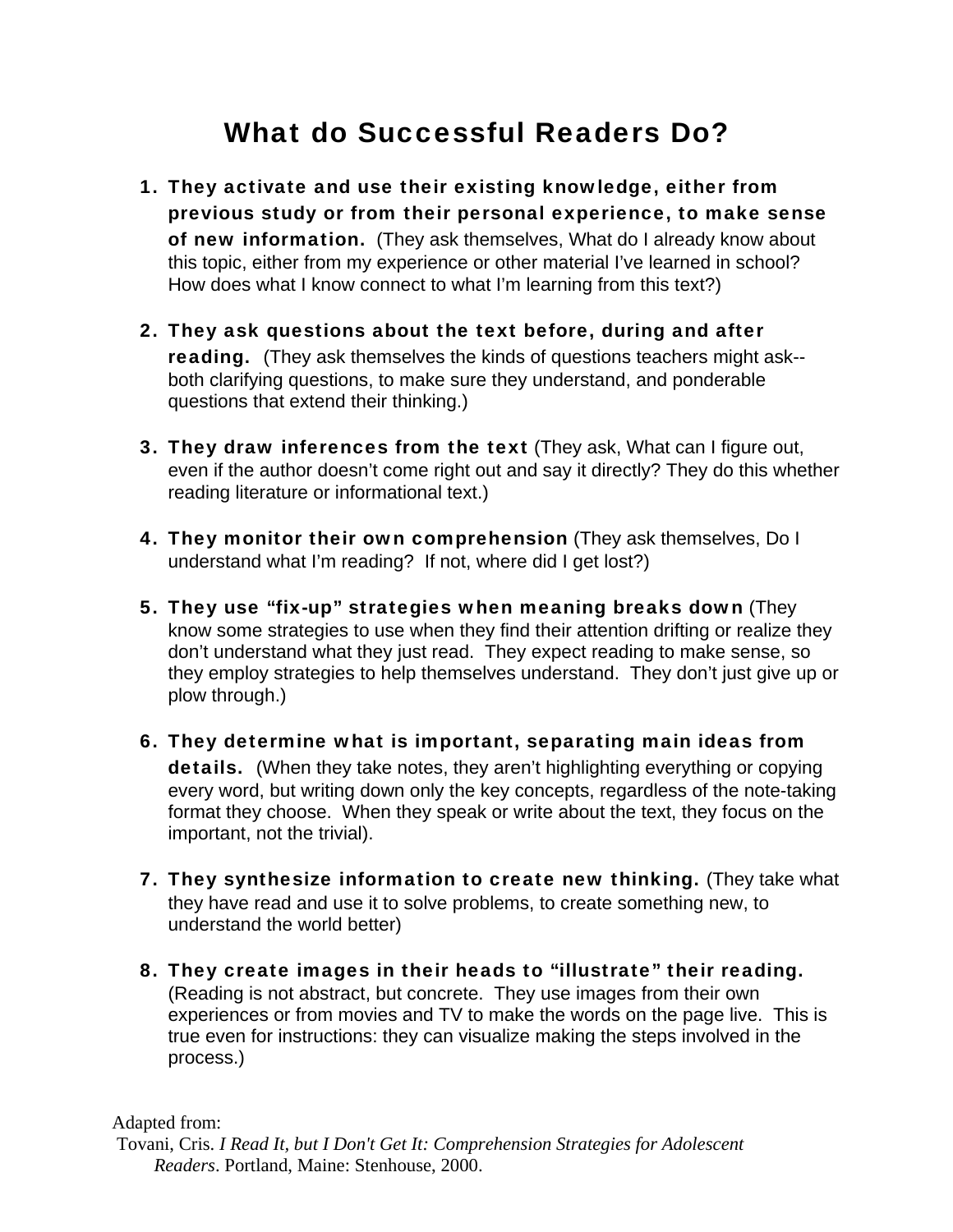# Six Signs that a Reader is Confused

Do these ever happen to you?

- 1. The voice inside the reader's head isn't interacting with the text. Readers have two types of voices in their head as they read. One is reciting the text. The other has a conversation with the text, in a sense talking back to the words on the page. Sometimes it asks questions. It can agree or disagree with the content. This voice interacts with the ideas on the page. When readers only hear themselves saying the words, they are confused or bored and won't remember what they have read.
- 2. The camera inside the reader's head shuts off. Good readers have a video camera playing inside their head as they read. When the camera shuts off and the reader can no longer get a visual image from the words, it is an indication that meaning has been interrupted.
- 3. The reader's mind begins to wander. Good readers catch themselves when they are thinking about something unrelated to the text. Thinking about something far removed from the material is a signal that readers must reconnect with their reading.
- 4. The reader can't remember what has been read. Good readers can usually retell some part of what they have read. if they can't remember anything at all, it is a signal they need to go back and repair meaning.
- 5. Clarifying questions asked by the reader are not answered. Good readers ask literal questions to clarify meaning. When these questions don't get answered, it is an indication that the reader needs more background knowledge or is not focused on the text.
- 6. The reader reencounters a character and has no recollection when that character was introduced. Good readers keep track of characters and know who they are. When a reader reencounters a character and has no recollection who that character is, it is a signal that the reader wasn't paying attention and needs to repair something that has caused meaning to break down.

### Once you realize that you are lost, what do you do about it?

Adapted from:

 Tovani, Cris. *I Read It, but I Don't Get It: Comprehension Strategies for Adolescent Readers*. Portland, Maine: Stenhouse, 2000.